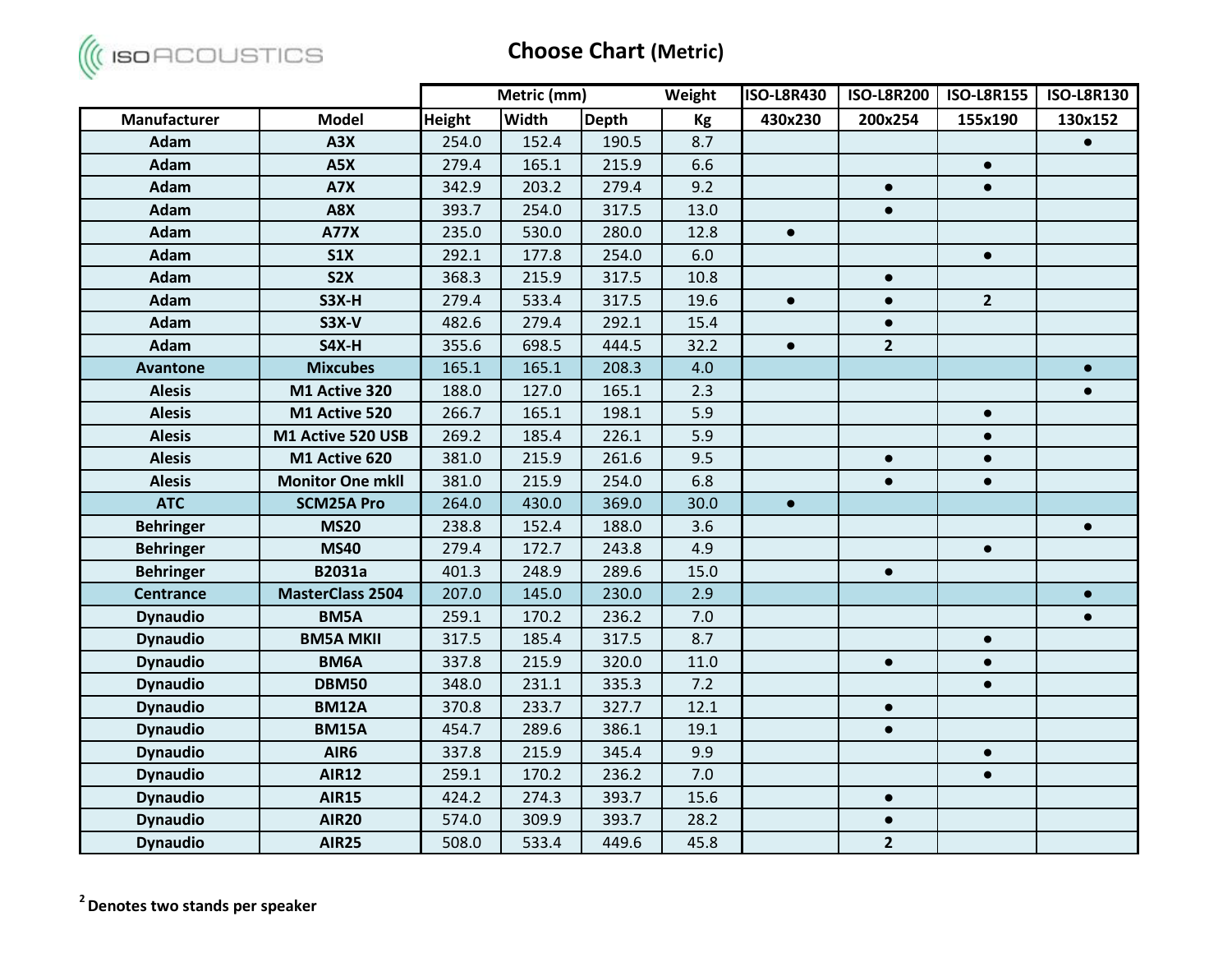

|                       |                 |               | Metric (mm)  |              | Weight | <b>ISO-L8R430</b> | <b>ISO-L8R200</b> | <b>ISO-L8R155</b> | <b>ISO-L8R130</b> |
|-----------------------|-----------------|---------------|--------------|--------------|--------|-------------------|-------------------|-------------------|-------------------|
| Manufacturer          | <b>Model</b>    | <b>Height</b> | <b>Width</b> | <b>Depth</b> | Kg     | 430x230           | 200x254           | 155x190           | 130x152           |
| <b>Eve Audio</b>      | <b>SC204</b>    | 228.6         | 144.8        | 193.0        | 3.8    |                   |                   |                   | $\bullet$         |
| <b>Eve Audio</b>      | <b>SC205</b>    | 274.3         | 175.3        | 231.1        | 5.0    |                   |                   | $\bullet$         |                   |
| <b>Eve Audio</b>      | <b>SC207</b>    | 327.7         | 213.4        | 279.4        | 8.0    |                   | $\bullet$         |                   |                   |
| <b>Eve Audio</b>      | <b>SC208</b>    | 388.6         | 254.0        | 327.7        | 10.9   |                   | $\bullet$         |                   |                   |
| <b>Eve Audio</b>      | <b>SC307</b>    | 215.0         | 500.0        | 310.0        | 12.4   | $\bullet$         |                   |                   |                   |
| <b>Eve Audio</b>      | <b>SC308</b>    | 260.0         | 600.0        | 320.0        | 18.0   | $\bullet$         |                   |                   |                   |
| <b>Event</b>          | Opal            | 449.6         | 294.6        | 274.3        | 21.2   |                   | $\bullet$         |                   |                   |
| <b>Event</b>          | 2030            | 259.1         | 375.9        | 309.9        | 14.5   | $\bullet$         | $\bullet$         |                   |                   |
| <b>Event</b>          | 20/20BAS        | 375.9         | 259.1        | 299.7        | 17.0   |                   | $\bullet$         |                   |                   |
| <b>Focal</b>          | <b>CMS40</b>    | 238.0         | 154.9        | 154.9        | 5.0    |                   |                   |                   | $\bullet$         |
| <b>Focal</b>          | <b>CMS50</b>    | 289.6         | 190.5        | 200.7        | 7.7    |                   |                   | $\bullet$         |                   |
| Focal                 | <b>CMS65</b>    | 368.3         | 241.3        | 231.1        | 10.4   |                   |                   | $\bullet$         |                   |
| <b>Focal</b>          | Solo6 Be        | 330.2         | 238.8        | 289.6        | 11.0   |                   | $\bullet$         | $\bullet$         |                   |
| Focal                 | <b>Twin6 Be</b> | 248.9         | 500.4        | 340.4        | 14.0   | $\bullet$         | $\overline{2}$    | 2 <sup>1</sup>    |                   |
| Focal                 | SM9             | 325.1         | 497.8        | 396.2        | 34.9   | $\bullet$         | $\overline{2}$    | $\overline{2}$    |                   |
| <b>Fostex</b>         | PM04n           | 221.0         | 144.8        | 180.3        | 3.8    |                   |                   |                   | $\bullet$         |
| <b>Fostex</b>         | <b>PM05n</b>    | 279.4         | 180.3        | 259.1        | 6.5    |                   |                   | $\bullet$         |                   |
| <b>Fostex</b>         | <b>PM641</b>    | 376.0         | 249.0        | 290.0        | 11.4   |                   | $\bullet$         |                   |                   |
| <b>Fostex</b>         | <b>PM841</b>    | 432.0         | 270.0        | 290.0        | 13.4   |                   | $\bullet$         |                   |                   |
| <b>Fostex</b>         | <b>PM SUBn</b>  | 302.3         | 299.7        | 363.2        | 11.4   |                   | $\bullet$         |                   |                   |
| Genelec (w/o Iso-Pod) | 8020C           | 230.0         | 151.0        | 142.0        | 3.7    |                   |                   |                   | $\bullet$         |
| Genelec (w/o Iso-Pod) | 8030B           | 285.0         | 189.0        | 178.0        | 5.6    |                   |                   |                   | $\bullet$         |
| Genelec (w/o Iso-Pod) | 8040A           | 431.8         | 284.5        | 276.9        | 12.7   |                   |                   | $\bullet$         |                   |
| Genelec (w/o Iso-Pod) | 8050A           | 431.8         | 284.5        | 276.9        | 14.5   |                   |                   | $\bullet$         |                   |
| Genelec (w/o Iso-Pod) | 8240A           | 350.0         | 236.2        | 223.5        | 9.4    |                   |                   | $\bullet$         |                   |
| Genelec (w/o Iso-Pod) | 8250A           | 433.0         | 284.5        | 276.9        | 14.5   |                   | $\bullet$         |                   |                   |
| Genelec (w/o Iso-Pod) | 8260A           | 593.0         | 355.6        | 345.4        | 27.2   |                   | $\bullet$         | $\overline{2}$    |                   |
| <b>Genelec</b>        | 1032A           | 495.3         | 320.0        | 297.2        | 21.8   |                   | $\bullet$         |                   |                   |
| Genelec               | 1038CF          | 610.0         | 470.0        | 235.0        | 42.0   | $\bullet$         |                   |                   |                   |
| <b>Genelec</b>        | <b>1238CF</b>   | 610.0         | 470.0        | 235.0        | 39.0   | $\bullet$         |                   |                   |                   |
| <b>JBL</b>            | <b>LSR2325P</b> | 302.3         | 188.0        | 254.0        | 7.3    |                   |                   | $\bullet$         |                   |
| <b>JBL</b>            | <b>LSR2328P</b> | 396.2         | 254.0        | 335.3        | 12.7   |                   | $\bullet$         |                   |                   |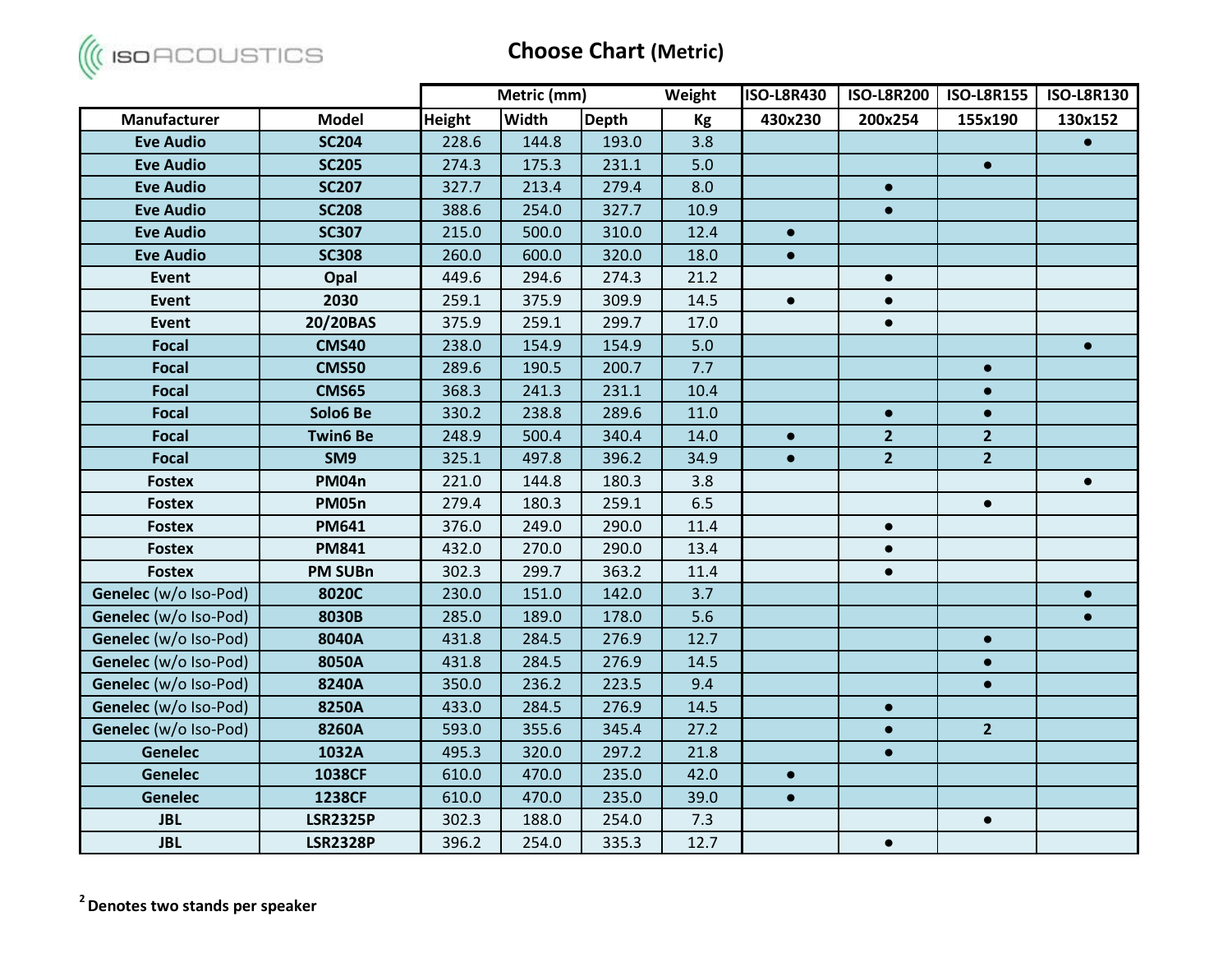

|                |                         |               | Metric (mm)  |              | Weight | <b>ISO-L8R430</b> | <b>ISO-L8R200</b> | <b>ISO-L8R155</b> | <b>ISO-L8R130</b> |
|----------------|-------------------------|---------------|--------------|--------------|--------|-------------------|-------------------|-------------------|-------------------|
| Manufacturer   | <b>Model</b>            | <b>Height</b> | <b>Width</b> | <b>Depth</b> | Kg     | 430x230           | 200x254           | 155x190           | 130x152           |
| <b>JBL</b>     | <b>LSR305</b>           | 298.0         | 238.0        | 251.0        | 4.6    |                   |                   | $\bullet$         |                   |
| <b>JBL</b>     | <b>LSR308</b>           | 419.0         | 254.0        | 308.0        | 8.6    |                   | $\bullet$         |                   |                   |
| <b>JBL</b>     | <b>LSR4326P</b>         | 388.6         | 236.2        | 261.6        | 12.7   |                   | $\bullet$         |                   |                   |
| <b>JBL</b>     | <b>LSR4328P</b>         | 439.4         | 266.7        | 269.2        | 13.2   |                   | $\bullet$         |                   |                   |
| <b>JBL</b>     | <b>LSR6312SP</b>        | 393.7         | 635.0        | 292.1        | 22.7   | $\bullet$         | $\overline{2}$    |                   |                   |
| <b>JBL</b>     | LSR6325P-1              | 269.0         | 173.0        | 241.0        | 7.7    |                   |                   | $\bullet$         |                   |
| <b>JBL</b>     | <b>LSR6328P</b>         | 406.0         | 330.0        | 325.0        | 17.7   |                   | $\bullet$         |                   |                   |
| <b>JBL</b>     | <b>LSR6332</b>          | 635.0         | 394.0        | 292.0        | 20.4   |                   | $\bullet$         | 2 <sup>1</sup>    |                   |
| <b>KRK</b>     | <b>Rokit 5</b>          | 276.9         | 185.4        | 226.1        | 6.3    |                   |                   | $\bullet$         |                   |
| <b>KRK</b>     | Rokit 6                 | 322.6         | 226.1        | 266.7        | 8.9    |                   |                   | $\bullet$         |                   |
| <b>KRK</b>     | <b>Rokit 8</b>          | 381.0         | 264.2        | 330.2        | 11.8   |                   | $\bullet$         |                   |                   |
| <b>KRK</b>     | <b>Rokit 10-3</b>       | 538.5         | 322.6        | 363.2        | 20.9   |                   | $\bullet$         |                   |                   |
| <b>KRK</b>     | <b>R6</b>               | 322.6         | 226.1        | 317.5        | 7.0    |                   | $\bullet$         | $\bullet$         |                   |
| <b>KRK</b>     | VXT8                    | 439.4         | 317.5        | 302.3        | 18.6   |                   | $\bullet$         |                   |                   |
| <b>KRK</b>     | VXT <sub>6</sub>        | 368.3         | 261.6        | 243.8        | 12.2   |                   |                   | $\bullet$         |                   |
| <b>KRK</b>     | VXT <sub>4</sub>        | 256.5         | 185.4        | 177.8        | 6.4    |                   |                   |                   | $\bullet$         |
| <b>KRK</b>     | <b>Expose</b>           | 490.2         | 421.6        | 355.6        | 34.0   |                   | $\bullet$         |                   |                   |
| <b>KRK</b>     | 10 <sub>s</sub>         | 381.0         | 355.6        | 408.9        | 18.2   |                   | $\bullet$         |                   |                   |
| <b>KRK</b>     | 12s                     | 460.0         | 405.0        | 575.0        | 30.1   |                   | $\overline{2}$    |                   |                   |
| <b>KRK</b>     | 12sHO                   | 508.0         | 508.0        | 571.5        | 49.8   |                   | $\overline{2}$    |                   |                   |
| <b>M-Audio</b> | BX5a                    | 248.9         | 175.3        | 200.7        | 5.0    |                   |                   | $\bullet$         |                   |
| <b>M-Audio</b> | BX8a                    | 381.0         | 254.0        | 304.8        | 12.0   |                   | $\bullet$         |                   |                   |
| <b>M-Audio</b> | DSM1                    | 325.1         | 228.6        | 261.6        | 7.5    |                   | $\bullet$         | $\bullet$         |                   |
| <b>M-Audio</b> | DSM <sub>2</sub>        | 386.1         | 256.5        | 269.2        | 9.1    |                   | $\bullet$         |                   |                   |
| M-Audio        | CX5                     | 304.8         | 190.5        | 228.6        | 8.6    |                   |                   | $\bullet$         |                   |
| <b>M-Audio</b> | CX8                     | 431.8         | 279.4        | 330.2        | 10.0   |                   | $\bullet$         |                   |                   |
| <b>M-Audio</b> | <b>Studiophile AV30</b> | 200.7         | 134.6        | 160.0        | 5.3    |                   |                   |                   | $\bullet$         |
| <b>M-Audio</b> | <b>Studiophile AV40</b> | 223.5         | 152.4        | 185.4        | 6.4    |                   |                   |                   | $\bullet$         |
| <b>M-Audio</b> | <b>EX66</b>             | 482.6         | 210.8        | 241.3        | 11.2   |                   |                   | $\bullet$         |                   |
| <b>M-Audio</b> | <b>Studio Pro3</b>      | 200.7         | 139.7        | 149.9        | 4.0    |                   |                   |                   | $\bullet$         |
| M-Audio        | $M3-8$                  | 434.0         | 268.0        | 285.0        | 12.8   |                   | $\bullet$         |                   |                   |
| <b>Mackie</b>  | MR5                     | 292.1         | 198.1        | 266.7        | 6.5    |                   |                   | $\bullet$         |                   |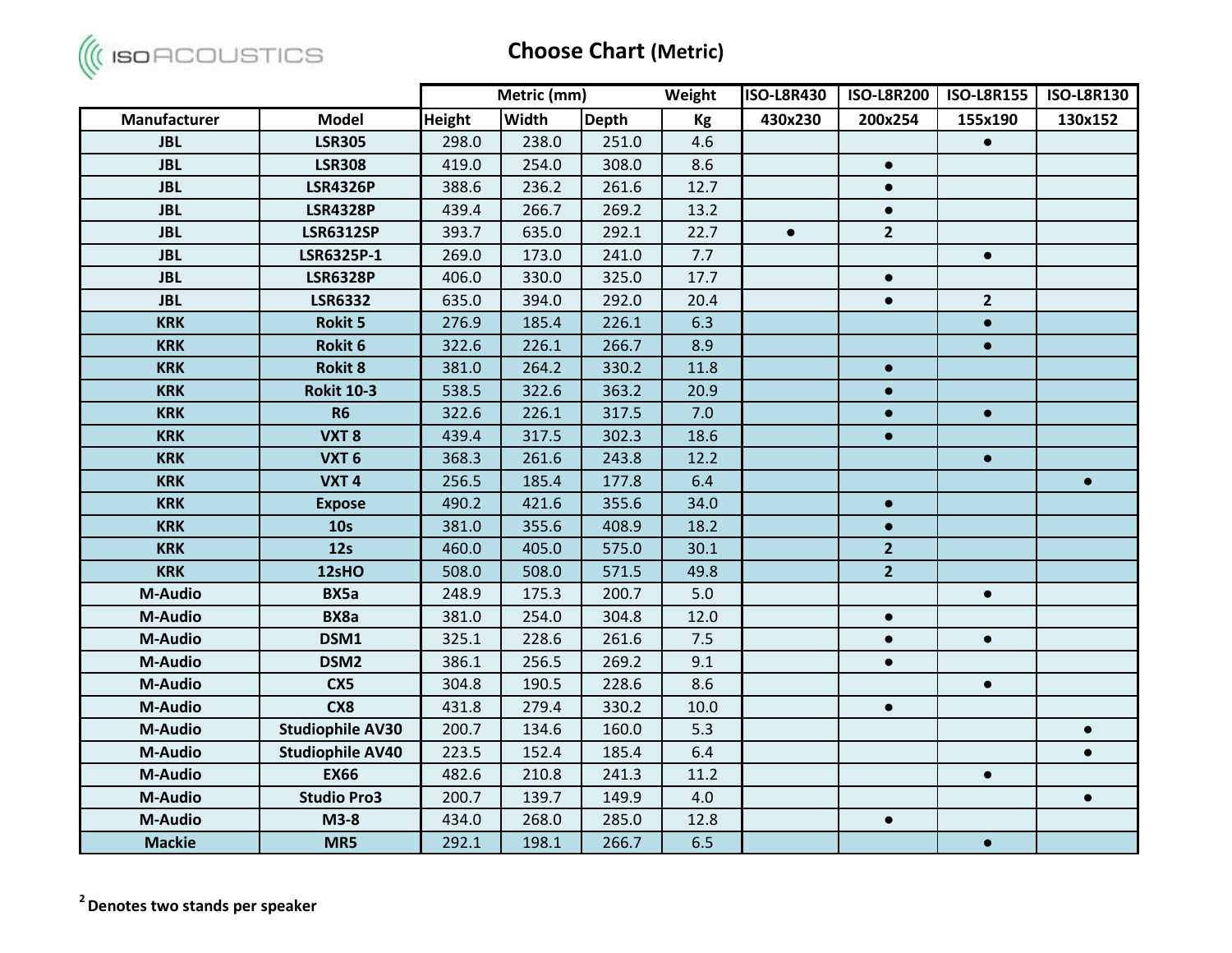

|                 |                   |               | Metric (mm)  |              | Weight | <b>ISO-L8R430</b> | <b>ISO-L8R200</b> | <b>ISO-L8R155</b> | <b>ISO-L8R130</b> |
|-----------------|-------------------|---------------|--------------|--------------|--------|-------------------|-------------------|-------------------|-------------------|
| Manufacturer    | <b>Model</b>      | <b>Height</b> | <b>Width</b> | <b>Depth</b> | Kg     | 430x230           | 200x254           | 155x190           | 130x152           |
| <b>Mackie</b>   | MR8               | 406.4         | 276.9        | 345.4        | 12.5   |                   | $\bullet$         |                   |                   |
| <b>Mackie</b>   | MR5mk2            | 292.1         | 198.1        | 269.2        | 6.5    |                   |                   | $\bullet$         |                   |
| <b>Mackie</b>   | MR5mk3            | 287.0         | 198.1        | 276.9        | 5.5    |                   |                   | $\bullet$         |                   |
| <b>Mackie</b>   | MR6mk3            | 322.6         | 221.0        | 304.8        | 7.2    |                   | $\bullet$         |                   |                   |
| <b>Mackie</b>   | MR8mk2            | 398.8         | 276.9        | 330.2        | 12.5   |                   | $\bullet$         |                   |                   |
| <b>Mackie</b>   | MR8mk3            | 401.3         | 276.9        | 335.3        | 10.8   |                   | $\bullet$         |                   |                   |
| <b>Mackie</b>   | <b>HR624mk2</b>   | 332.7         | 218.4        | 261.6        | 10.6   |                   |                   | $\bullet$         |                   |
| <b>Mackie</b>   | <b>HR824mk2</b>   | 426.7         | 274.3        | 289.6        | 15.7   |                   | $\bullet$         |                   |                   |
| <b>Neumann</b>  | <b>KH 120 A</b>   | 277.0         | 182.0        | 220.0        | 6.4    |                   |                   | $\bullet$         |                   |
| <b>Neumann</b>  | <b>KH 120 D</b>   | 277.0         | 182.0        | 220.0        | 6.5    |                   |                   | $\bullet$         |                   |
| <b>Neumann</b>  | <b>O300D</b>      | 254.0         | 383.5        | 289.6        | 13.6   |                   | $\bullet$         | $\overline{2}$    |                   |
| <b>Neumann</b>  | <b>KH 310 A</b>   | 253.0         | 383.0        | 292.0        | 13.0   |                   | $\bullet$         | $\overline{2}$    |                   |
| <b>Neumann</b>  | <b>KH 870</b>     | 735.0         | 330.0        | 645.0        | 47.1   |                   | $\overline{2}$    |                   |                   |
| <b>PreSonus</b> | Eris E5           | 259.1         | 177.8        | 193.0        | 4.6    |                   |                   | $\bullet$         |                   |
| <b>PreSonus</b> | Eris E8           | 383.5         | 248.9        | 297.2        | 10.1   |                   | $\bullet$         |                   |                   |
| <b>PreSonus</b> | <b>Sceptre S6</b> | 304.8         | 228.6        | 243.8        | 8.2    |                   |                   | $\bullet$         |                   |
| <b>PreSonus</b> | <b>Sceptre S8</b> | 381.0         | 279.4        | 266.7        | 10.6   |                   | $\bullet$         |                   |                   |
| <b>Samson</b>   | <b>Resolv A5</b>  | 304.8         | 203.2        | 223.5        | 6.9    |                   |                   | $\bullet$         |                   |
| <b>Samson</b>   | <b>Resolv A6</b>  | 325.1         | 236.2        | 251.5        | 8.2    |                   |                   | $\bullet$         |                   |
| <b>Samson</b>   | <b>Resolv A8</b>  | 406.4         | 304.8        | 287.0        | 11.3   |                   | $\bullet$         |                   |                   |
| <b>Samson</b>   | MediaOne 3a       | 172.7         | 129.5        | 165.1        | 2.3    |                   |                   |                   | $\bullet$         |
| <b>Samson</b>   | MediaOne 4a       | 231.1         | 167.6        | 193.0        | 4.3    |                   |                   | $\bullet$         |                   |
| <b>Samson</b>   | MediaOne 5a       | 279.4         | 203.2        | 228.6        | 5.7    |                   |                   | $\bullet$         |                   |
| <b>Samson</b>   | <b>Studio GT</b>  | 231.1         | 167.6        | 193.0        | 4.3    |                   |                   | $\bullet$         |                   |
| Sonodyne        | <b>SRP400</b>     | 232.0         | 160.0        | 155.0        |        |                   |                   |                   | $\bullet$         |
| Sonodyne        | <b>SRP500</b>     | 279.0         | 210.0        | 181.0        |        |                   |                   | $\bullet$         |                   |
| Sonodyne        | <b>SRP800</b>     | 434.0         | 291.0        | 280.0        |        |                   | $\bullet$         |                   |                   |
| Sonodyne        | SM50AK            | 261.6         | 180.3        | 221.0        | 6.5    |                   |                   | $\bullet$         |                   |
| Sonodyne        | <b>SM100AK</b>    | 335.3         | 231.1        | 299.7        | 10.5   |                   | $\bullet$         | $\bullet$         |                   |
| Sonodyne        | <b>SM200AK</b>    | 429.3         | 315.0        | 322.6        | 18.0   |                   | $\bullet$         |                   |                   |
| Sonodyne        | <b>SM300</b>      | 299.7         | 508.0        | 294.6        | 24.9   | $\bullet$         | $\overline{2}$    | 2 <sup>2</sup>    |                   |
| Sonodyne        | C2501             | 190.0         | 450.0        | 245.0        | 8.9    | $\bullet$         |                   |                   |                   |